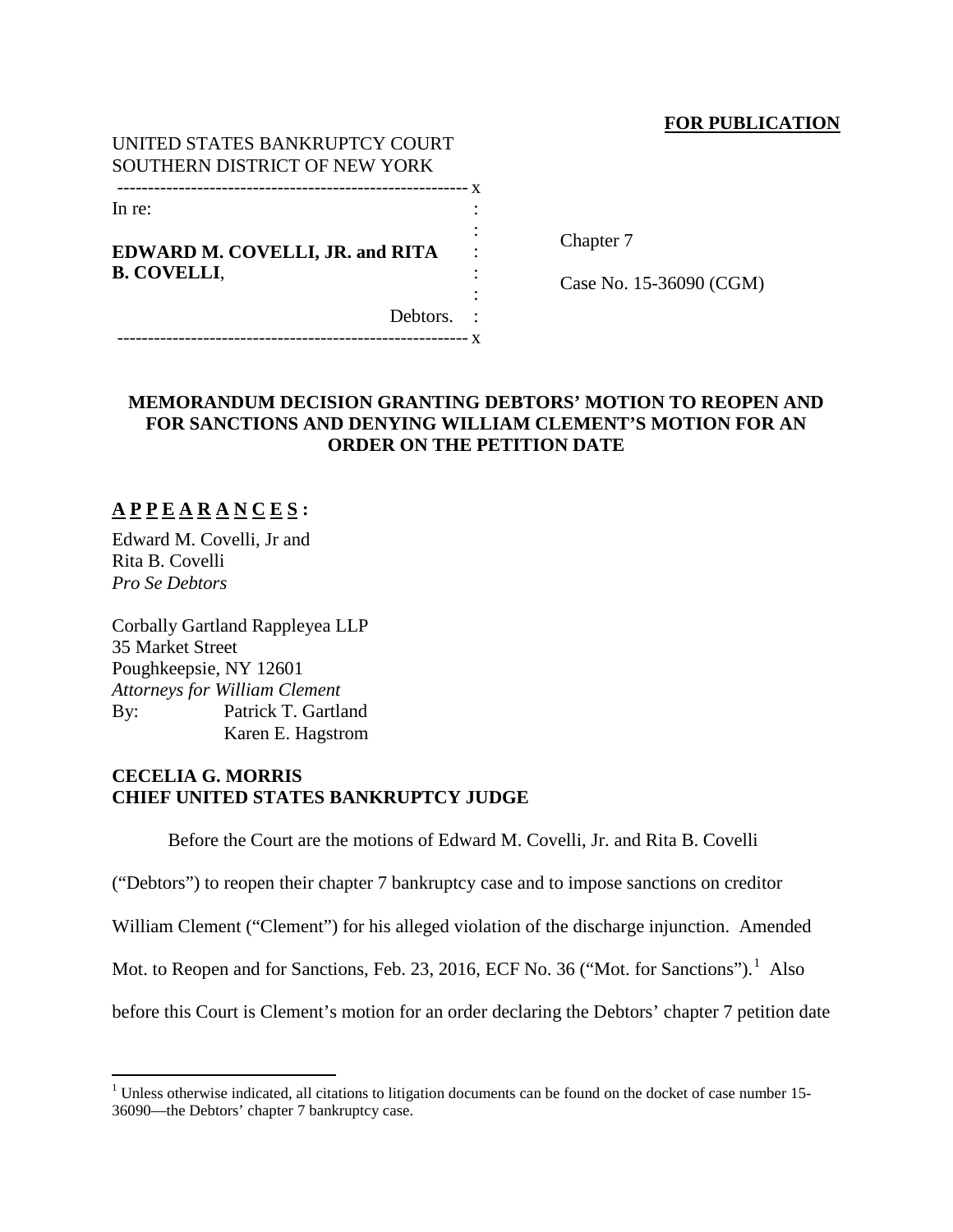to be the earlier petition date from Debtors' chapter 13 case. Mot. for Order Determining Petition Date, Mar. 22, 2016, ECF No. 39 ("Mot. for Petition Date"). As explained below, the Court grants the Debtors' motions to reopen the case and for sanctions and denies Clement's motion to use the chapter 13 petition date as the petition date for purposes of the Debtors' chapter 7 discharge.

## **Jurisdiction**

This Court has subject matter jurisdiction pursuant to 28 U.S.C. § 1334(a), 28 U.S.C. § 157(a) and the Standing Order of Reference signed by Chief Judge Loretta A. Preska dated January 31, 2012. This is a "core proceeding" under 28 U.S.C. § 157(b)(2)(A), as it is a matter concerning the administration of the estate.

#### **Background**

Debtors filed their first petition for relief under chapter 13 of the Bankruptcy Code on December 2, 2014. *See* Vol. Petition, *In re Covelli*, No. 14-37379 (Bankr. S.D.N.Y. Dec. 2, [2](#page-1-0)014), ECF No.  $1<sup>2</sup>$  Debtors' chapter 13 petition indicated Debtors owned and lived in certain real property located at 231 Ressique Road, Stormville, New York (the "Property"). *See id.* at 9. The chapter 13 petition also listed the Property as encumbered by a first mortgage, held by Clement. *Id.* at 15.

Clement, a contractor who builds homes, holds a note secured by a mortgage on the Property. Mot. for Order Terminating Stay ¶¶ 2–5, No. 14-37379, ECF No. 30 ("Chapter 13 Mot. Lift Stay"). On November 6, 2013, prior to Debtors' chapter 13 filing, Clement commenced a foreclosure action in New York state court. *Id.* ¶ 7. On October 24, 2014, Clement obtained a judgment of foreclosure and sale on the Property. *Id.* ¶ 8; Mot. for Petition Date 2. Clement scheduled a foreclosure sale for December 27, 2014, which was stayed by the

<span id="page-1-0"></span> <sup>2</sup> All further citations to case No. 14-37379 will omit the reference to the case name, *In re Covelli*.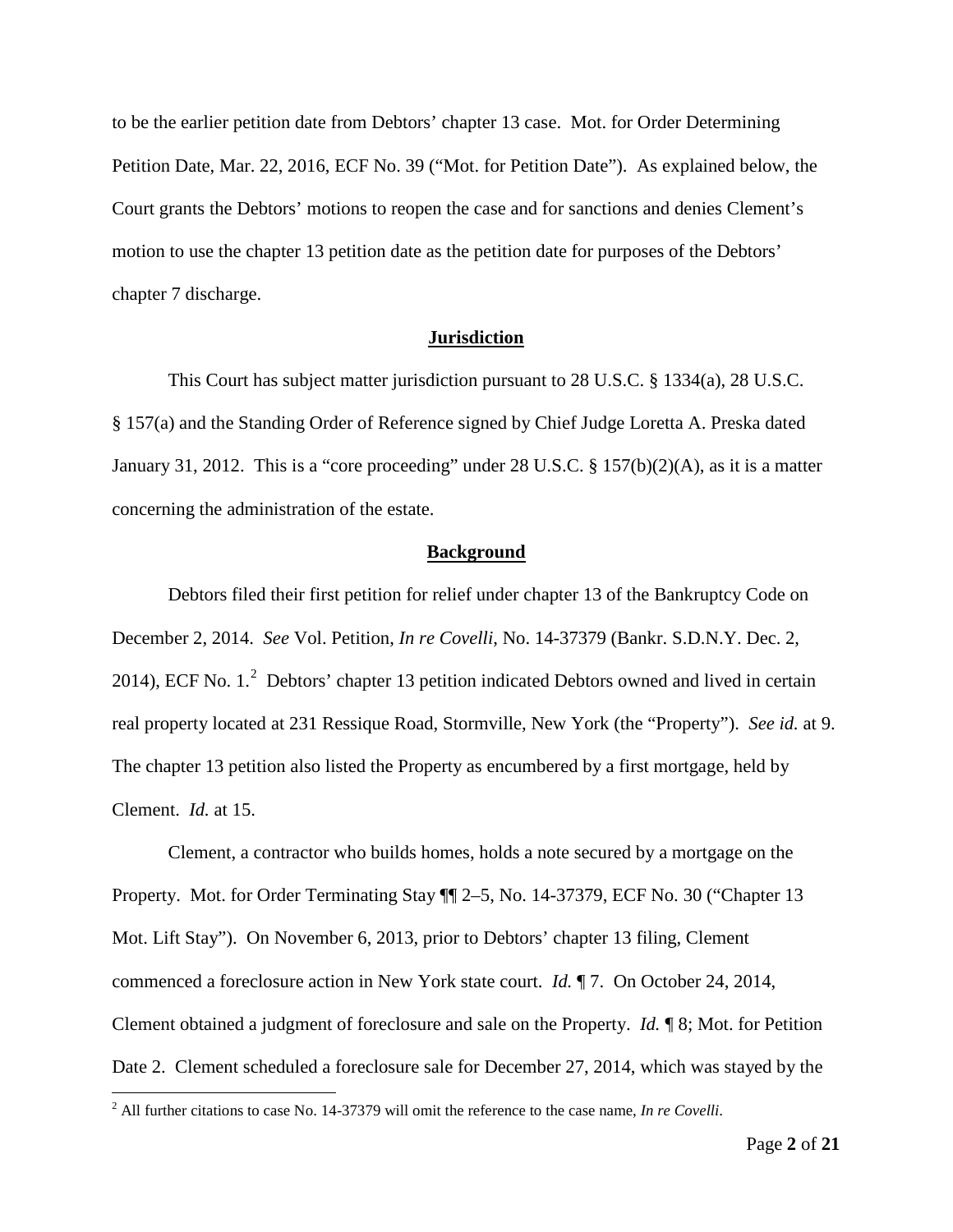filing of Debtors' chapter 13 petition. Amended Compl. ¶¶ 7–8, *Clement v. Covelli*, Adv. No. 15-09024 (Bankr. S.D.N.Y. Sept. 14, 2015), ECF No. 3[3](#page-2-0) ("Amended Compl.").

On March 12, 2015, Clement filed a secured proof of claim in the Debtors' chapter 13 case in an amount of \$448,189.56, stating the claim was secured by a note and mortgage on the Property. *See* Proof of Claim No. 14-1, No. 14-37379. On the same day, Clement filed a motion for relief from the automatic stay. *See* Chapter 13 Mot. Lift Stay. The Court granted Clement relief from the stay in the Debtors' chapter 13 case by order entered on April 6, 2015. Order, No. 14-37379, ECF No. 35. Roughly two months later, on June 8, 2015, Debtors voluntarily dismissed their chapter 13 case prior to receiving a discharge. *See* Mot. to Dismiss, No. 14- 37379, ECF No. 46; Order on Mot. to Dismiss, No. 14-37379, ECF No. 48.

On June 15, 2015, only seven days later and before the chapter 13 case had been closed, Debtors filed a petition for relief under chapter 7 of the Bankruptcy Code. *See* Vol. Petition, June 15, 2015, ECF No. 1. On June 16, 2015, Clement filed a motion to dismiss Debtors' chapter 7 case, or in the alternative, for relief from the automatic stay. *See* Mot. to Dismiss or for Relief, June 15, 2015, ECF No. 7. In support of the motion to dismiss, Clement argued that Debtors were ineligible to be chapter 7 debtors under 11 U.S.C. § 109(g)(2). *Id.* ¶¶ 10–11. In the alternative, Clement sought relief from the stay to proceed with the foreclosure sale of the Property scheduled for June 17, 2015. *Id.* ¶¶ 12, 13.

At the June 30, 2015 hearing on the motion to dismiss, the parties informed the Court they had settled the matter. The parties agreed to lift the stay as to Clement's interest in the Property, with prejudice, which was approved by order of this Court ("Chapter 7 Lift Stay Order"). *See* Order, July 7, 2015, ECF No. 10. The Court did not rule on the motion to dismiss.

<span id="page-2-0"></span> <sup>3</sup> All further citations to Adv. No. 15-9024 will omit the reference to the case name, *Clement v. Covelli*.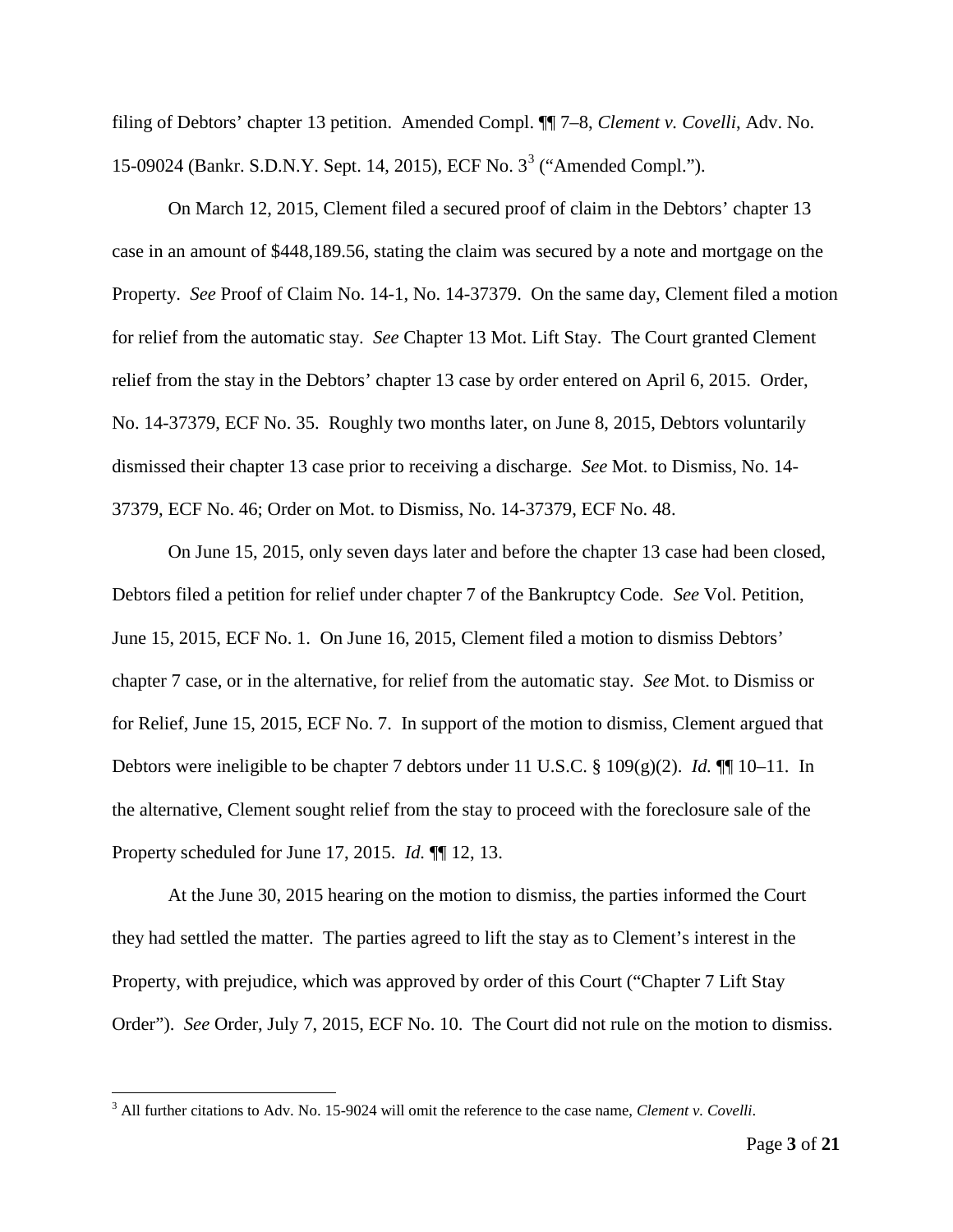The Debtors' chapter 7 case proceeded, and Debtors received a discharge of their debts in chapter 7 on September 30, 2015. Order Discharging Debtor, Sept. 30, 2015, ECF No. 18.

On September 11, 2015, Clement filed an adversary proceeding against the Debtors to contest the dischargeability of the deficiency amount Debtors allegedly owed him on the note and mortgage. *See* Amended Compl ¶¶ 2, 5, 17. Clement argued that the deficiency on the note and mortgage was a non-dischargeable debt under 11 U.S.C. § 523(a)(6), as a debt incurred for willful and malicious injury by the Debtors to the Property. *Id.* ¶¶ 13, 17. Clement claimed that after this Court entered the Chapter 7 Lift Stay Order, Debtors agreed to vacate the Property by August 1, 2015. *Id.* ¶ 12. Clement claimed that on July 23, 2015, a neighbor of the Debtors informed him that the back door to the Property was open. *Id.* ¶ 13. Clement claimed that upon receiving this information he went to secure the Property. *Id.* Clement contended Debtors had removed appliances and fixtures from the Property that were subject to the mortgage, damaged electrical wiring, and left wiring exposed without turning the electricity off. *Id.* Clement claimed that the appliances and fixtures were in fact subject to the mortgage, and that he had the right to foreclose on the personal property as well. *Id.* ¶¶ 12–14.

Clement asserted that but for the removal of the appliances and fixtures and the damage caused to the Property, the fair market value of the Property would have been \$364,933. *Id.* ¶ 17. Clement claimed the Debtors' actions had resulted in actual damages of \$93,207 and correspondingly reduced the fair market value of the property by \$93,207 from \$364,933 to \$271,726. *Id.*  $\P$  15, 17. Clement argued he was entitled to the difference between the face value of the note, \$501,944, and the reduced fair market value of the Property of \$271,726, resulting in a deficiency claim of \$230,218.<sup>[4](#page-3-0)</sup> *Id.*  $\P$  16–17. Clement argued that the personal

<span id="page-3-0"></span><sup>&</sup>lt;sup>4</sup> Clement asserts he purchased the Property himself at the foreclosure sale with a \$100,000 credit bid. Clement claimed there were no other bidders. Amended Compl. ¶ 16.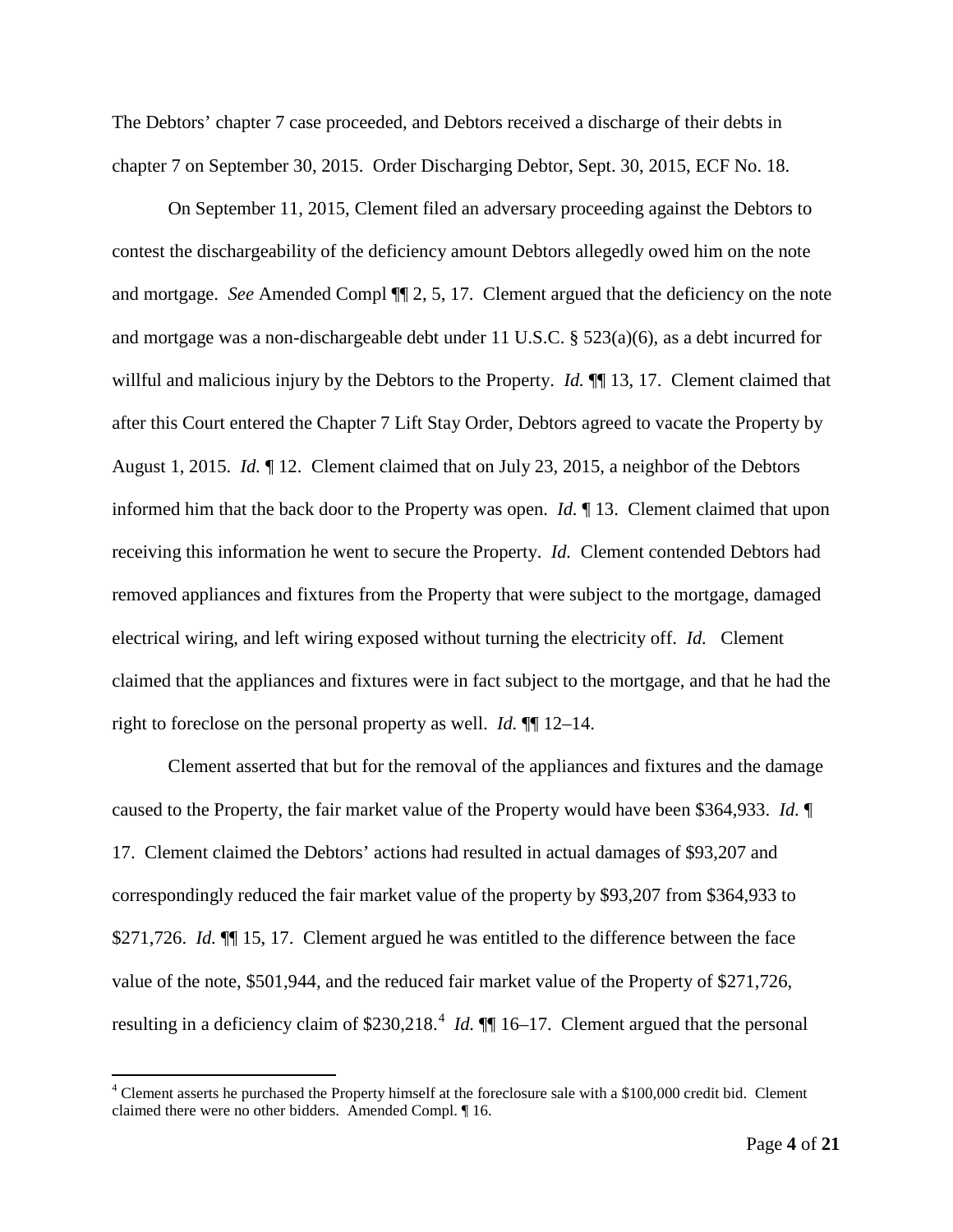debt of \$230,218 was not dischargeable, as Debtors' had created the deficiency through their willful and malicious injury to the Property. *Id.* ¶ 19.

On September 25, 2015, Debtors filed a motion to dismiss the adversary proceeding. Mot. to Dismiss, Adv. No. 15-09024, ECF No. 6. Debtors argued Clement had not pled sufficient facts to establish a claim for relief under § 523(a)(6). *See id.* ¶ 3. Debtors argued that Clement could not establish an injury to the Property, that any alleged injury was inflicted by the Debtors, or that any injury had been inflicted in a willful and malicious manner. *Id.* Debtors argued that the personal property was not subject to the mortgage and the only alleged injury was the wrongful removal of personal property. *Id.* ¶ 4.

At the hearing on the Debtors' motion to dismiss, the Court ruled that Clement's amended complaint, "as written, does not plead facts to state a claim for which bankruptcy court can grant relief under § 523(a)(6)." Tr. Nov. 3, 2015 Hrg. Mot.Dismiss 12:5–7, Adv. No. 15- 09024, ECF No. 19. The Court reasoned that a deficiency judgment on a note and mortgage is a dischargeable contract debt, and Clement had only argued that Debtors' removal of property subject to the mortgage had caused a deficiency in the fair market value, not that a mere contract debt could be transformed into a tortious debt for willful and malicious injury. *Id.* at 12:22–13:4. Even if Clement had argued the separate existence of tort damages that were not based on the mortgage deficiency, the alleged tortious conduct had all occurred post-petition. *Id.* at 13:6–10. A state court action to pursue damages in tort based on post-petition conduct of the Debtors in a chapter 7 would not have been stayed by the bankruptcy proceeding. *See id.* at 13:11–18. The Court granted Debtors' motion to dismiss the complaint. The Court gave Clement 14 days' to replead his complaint to allege either (1) the existence of a single debt based on the note and mortgage, and that a contract claim for a deficiency judgment could be transformed into a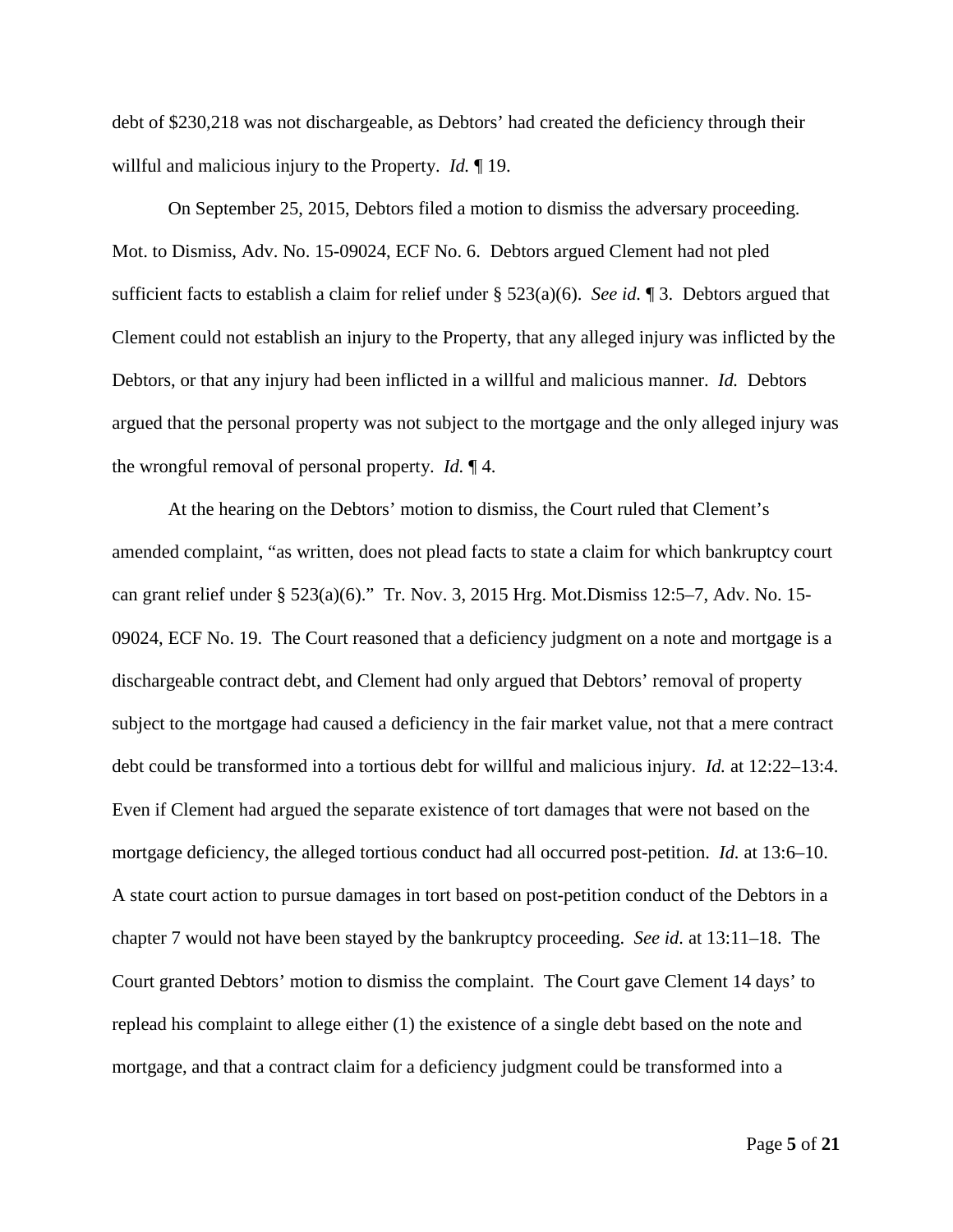tortious debt that would be rendered non-dischargeable under  $\S$  523(a)(6); or (2) the existence of a second separate debt for damages based on tortious conduct that occurred pre-petition. *See id.* at 13:19–25. Clement failed to file an amended complaint, and the adversary proceeding was closed on December 14, 2015.

Instead of filing an amended complaint, Clement filed a motion in the Debtors' chapter 7 bankruptcy case to clarify this Court's Chapter 7 Lift Stay Order. Mot. for Order to Clarify, Dec. 18, 2015, ECF No. 26. On January 14, 2016, this Court entered an order in an attempt to clarify the Chapter 7 Lift Stay Order. *See* Order Regarding Discharge of Debts, Jan. 14, 2016, ECF No. 29. The clarifying order provided "that the debt owed to Clement . . . is discharged except that any postpetition damages inflicted on the [P]roperty . . . are not discharged by the Debtors' chapter 7 case, are not included in the bankruptcy estate and are not subject to the automatic stay," with the understanding that the order did not address whether, in fact, such damages had occurred. *Id.* The clarifying order only addressed those potential postpetition damages that would not have been included in the bankruptcy estate to begin with. The clarifying order did not transform a dischargeable mortgage deficiency into a non-dischargeable debt. After the clarifying order was entered, the Debtors' chapter 7 bankruptcy case was closed on January 20, 2016.

Before the Court is Debtors' February 17, 2016 motion to reopen their chapter 7 case. The same motion also alleges that Clement violated the discharge injunction by pursuing a deficiency judgment in state court on the note and mortgage discharged by Debtors' chapter 7. Mot. for Sanctions ¶ 25. Debtors seek sanctions of \$10,000 in compensatory damages and \$5,000 in punitive damages. *Id.*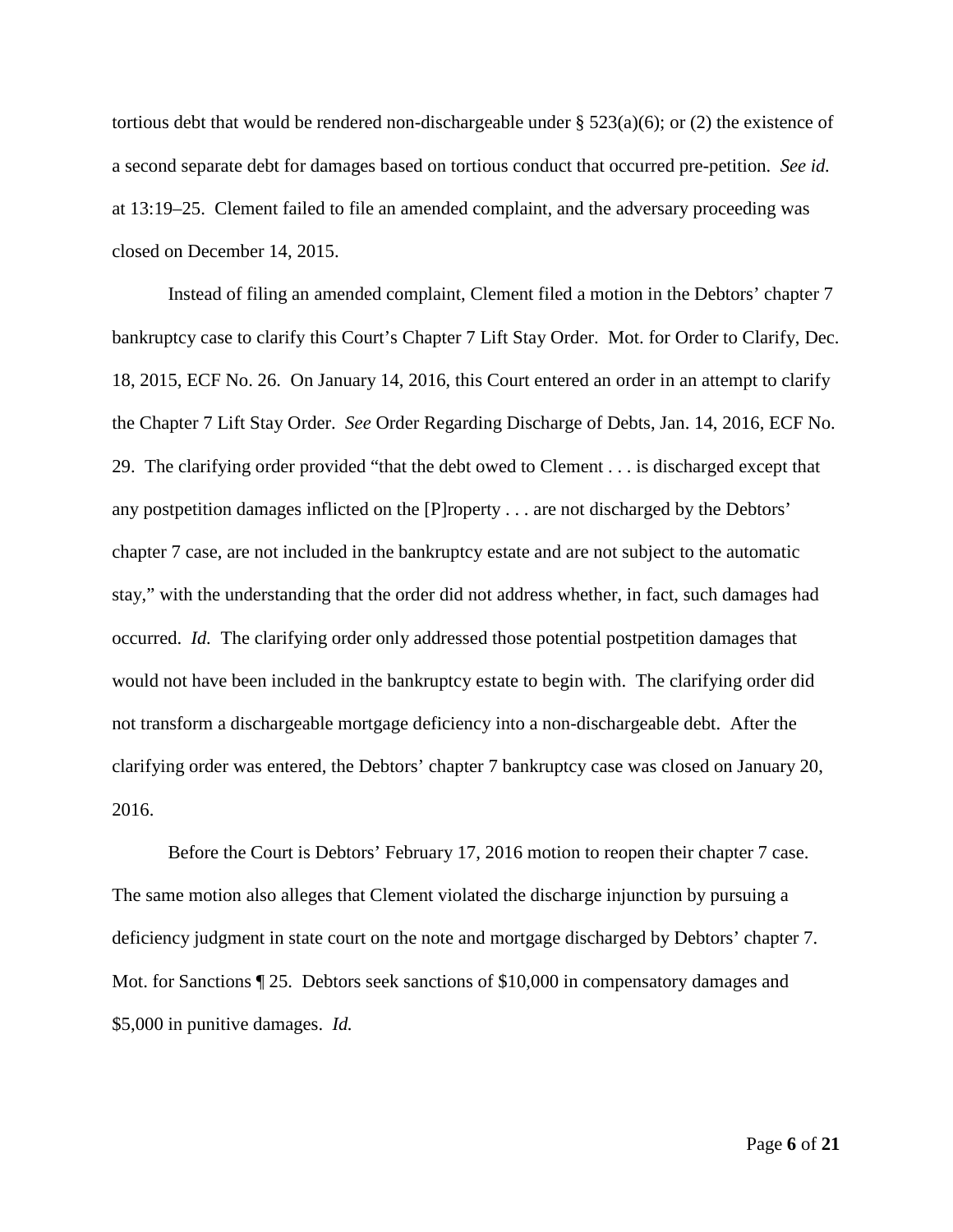In response, Clement contends that the state court action does not seek a true deficiency judgment on the mortgage, only a determination of whether there were any postpetition damages inflicted on the Property. Clement argues that "[t]he State Action uses the term 'deficiency' because New York State Court vernacular uses it to describe reductions in a house's value from any source, including market conditions and intentional damage to the house." Reply to Amended Mot. to Reopen ¶ 4, Feb. 24, 2016, ECF No. 37.

Subsequently, Clement filed a separate motion for "clarification" regarding the Debtors' chapter 7 petition date. In the motion, Clement seeks an order declaring the Debtors' earlier chapter 13 petition date of December 2, 2014 to be the effective petition date for purposes of the Debtors' chapter 7 discharge. Mot. for Petition Date 6. Clement claims that the state court seeks clarification of the petition date for purposes of determining whether the Debtors inflicted any post-petition damages on the Property. *Id.* ¶ 9.

#### **Discussion**

#### **1. Motion to Reopen the Chapter 7 Case**

Before the Court can address the merits of Debtors' motion for sanctions and Clement's motion to determine the petition date, the Court must rule on Debtor's motion to reopen the chapter 7 bankruptcy case. Pursuant to 11 U.S.C. § 350(b), "[a] case may be reopened in the court in which such case was closed to administer assets, to accord relief to the debtor, or for other cause." The determination to reopen the bankruptcy case is left to the discretion of the bankruptcy court. *State Bank of India v. Chalasani (In re Chalasani)*, 92 F.3d 1300, 1307 (2d Cir. 1996) (citations omitted). The party seeking to reopen the case bears the burden to show cause exists. *See In re Easley-Brooks*, 487 B.R. 400, 406 (Bankr. S.D.N.Y. 2013) (citations omitted).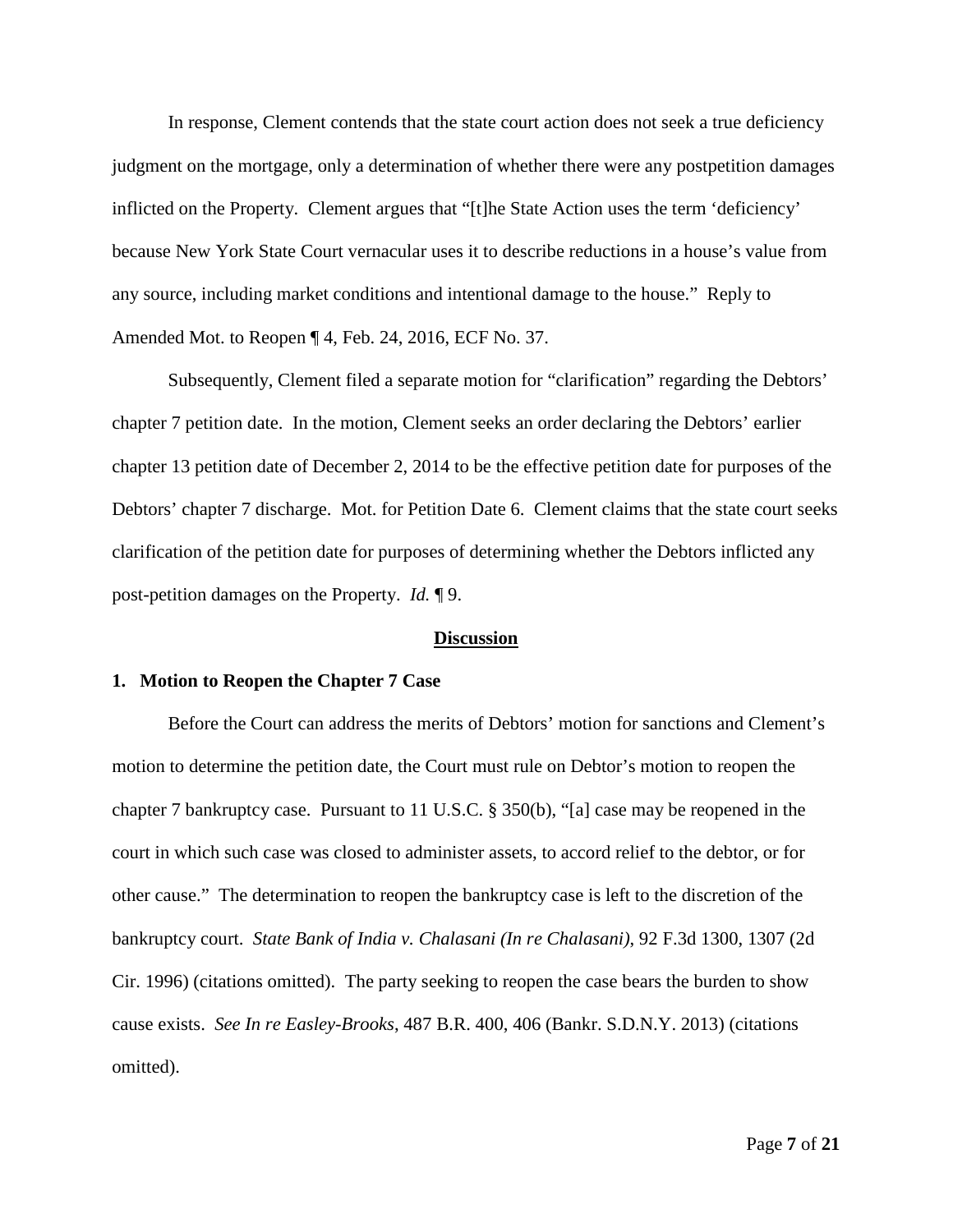Here, Debtors' move to reopen the chapter 7 case in order to impose sanctions on Clement for his violation of the discharge injunction. "A motion to reopen should be liberally granted and ought not be used to force the debtor to prove her case twice, once to reopen the case and later at the hearing on the merits." *In re Potes*, 336 B.R. 731, 732 (Bankr. E.D. Va. 2005). Further, as a general rule, *pro se* pleadings are held "to less stringent standards than formal pleadings drafted by lawyers." *Haines v. Kerner*, 404 U.S. 519, 520 (1972). A motion to impose sanctions for violation of the discharge injunction is an appropriate purpose to reopen a bankruptcy case. *See, e.g.*, *McKenzie-Gilyard v. HSBC Bank Nev., N.A. (In re McKenzie-Gilyard)*, 388 B.R. 474, 478 (Bankr. E.D.N.Y. 2007). Clement has not formally objected to Debtors' motion to reopen their chapter 7 bankruptcy case. As such, the Court grants the Debtors' motion to reopen the chapter 7 case.

#### **2. Motion to Clarify the Petition Date**

The Court now turns to Clement's motion to clarify the petition date. Clement asks the Court to declare the "petition date" of Debtors' chapter 7 case to be the date that Debtors filed their first petition under chapter 13 of the Bankruptcy Code, which was dismissed, and not the date that Debtors filed their most recent chapter 7 petition, which was discharged. This is nonsensical and does not comport with bankruptcy law.

A bankruptcy case may be commenced voluntarily or involuntarily. *See* 11 U.S.C. §§ 301, 303. The Bankruptcy Code provides that "[a] voluntary case under a chapter of this title is commenced by the filing with the bankruptcy court of a petition under such chapter by an entity that may be a debtor under such chapter." 11 U.S.C. § 301(a). This means a bankruptcy "case" is commenced by the filing of a petition under a particular chapter. Under § 301(b), the commencement of a case under a bankruptcy chapter, *i.e.*, the filing of the petition, constitutes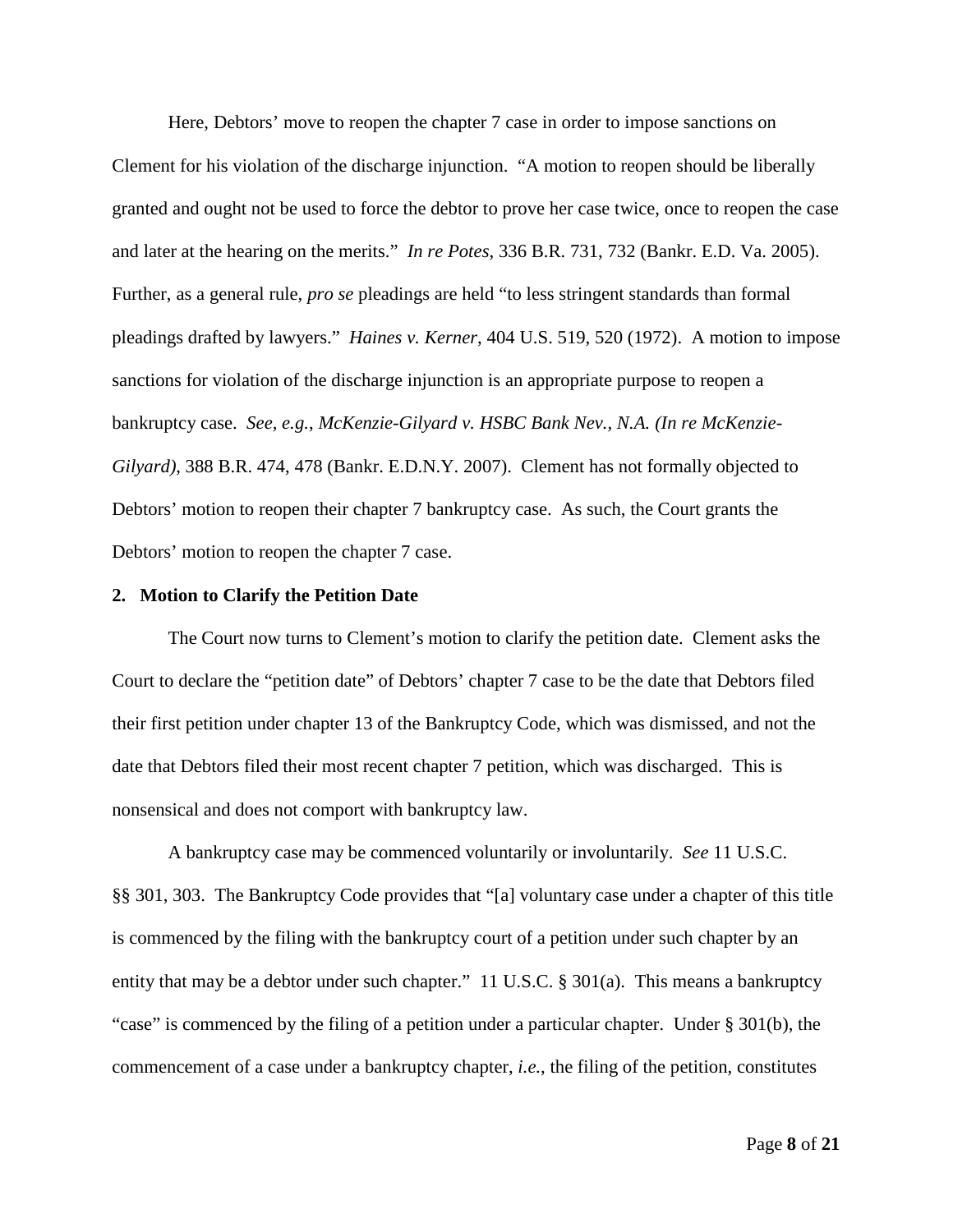the order for relief under said chapter. Thus, the petition date of Debtors' chapter 7 case, in which they received a discharge of all their debts, controls and is June 15, 2015.

Clement argues that Debtor's chapter 7 case should somehow be treated as non-existant based upon § 109(g)(2). Section 109(g)(2) states that no individual may be a debtor in bankruptcy where the individual "has been a debtor in a case pending under this title at any time in the preceding 180 days if . . . (2) the debtor requested and obtained the voluntary dismissal of the case following the filing of a request for relief from the automatic stay provided by section  $362 \ldots$ ." 11 U.S.C. § 109(g)(2). The issue of a debtor's eligibility under § 109(g) only arises when the second petition is filed within 180 days of the dismissal of the prior case, which is what occurred here.

The application of § 109(g) is not uniform throughout the federal circuits. *See In re Richter*, 2010 Bankr. LEXIS 3628, at \* 3–11 (Bankr. N.D. Iowa Oct. 22, 2010) (distinguishing between the strict approach and cases finding an exception to a mandatory application); *In re Hutchins*, 303 B.R. 503, 507–08 (Bankr. N.D. Ala. 2003) (identifying several approaches to the application of § 109(g), including a strict interpretation, equitable interpretation, and a varying approach hinging on the interpretation of the word "following" in the statute).

Some courts favor a strict interpretation, prohibiting the debtor from filing a bankruptcy case within 180 days of a previous case in which a motion for relief from stay was filed. *See, e.g.*, *Andersson v. Security Fed. Sav. and Loan of Cleveland (In re Andersson)*, 209 B.R. 76, 78 (B.A.P. 6th Cir. 1997); *In re Munkwitz*, 235 B.R. 766, 768 (Bankr. E.D. Penn. 1999). Courts holding the application of § 109(g)(2) to be mandatory reason that the language of the statute is plain and unambiguous on its face. *See Andersson*, 209 B.R. at 78. Other courts have held that the application of § 109(g) is within a bankruptcy court's equitable discretion. *See, e.g.*, *Home*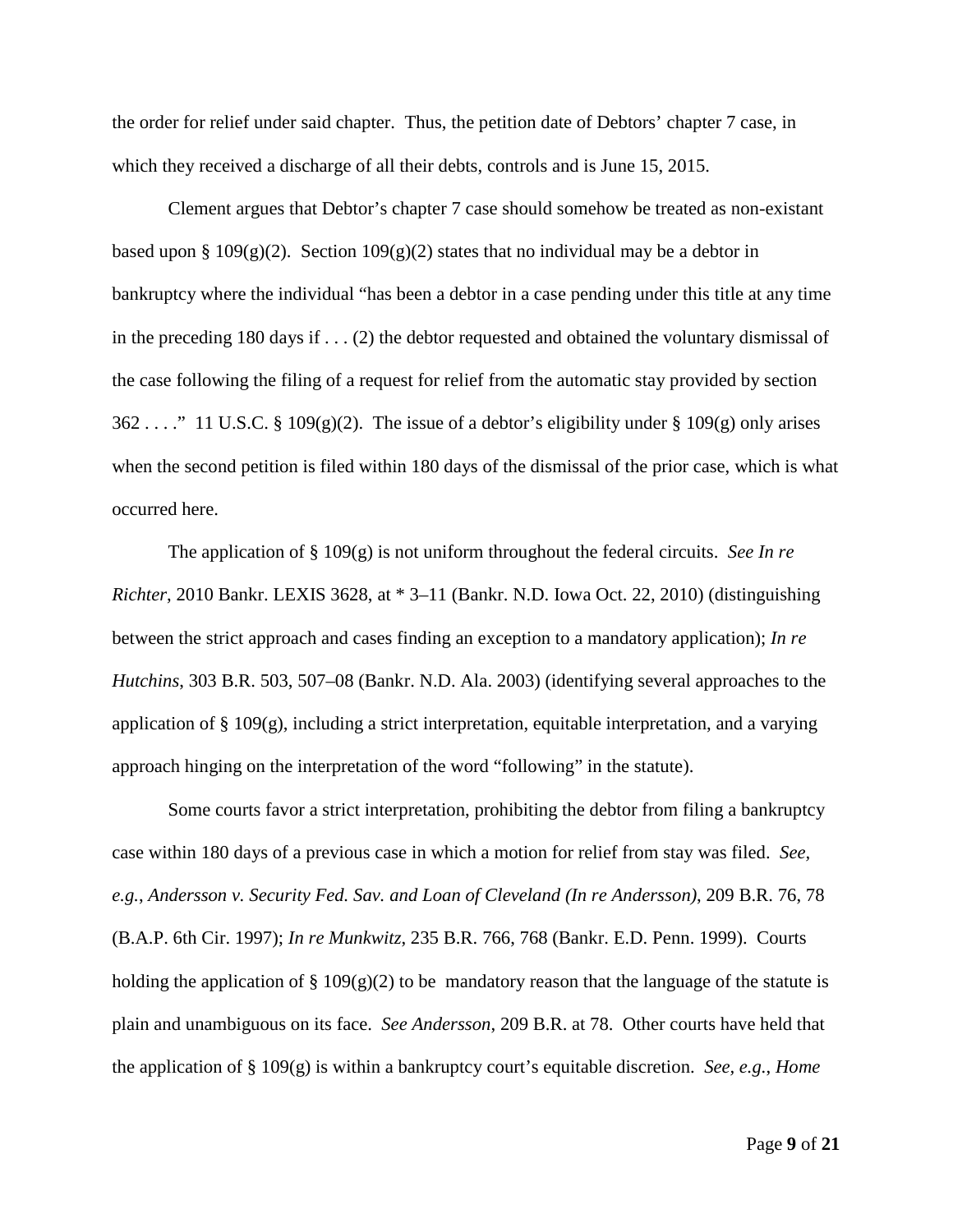*Sav. Of Am., F.A. v. Luna (In re Luna)*, 122 B.R. 575, 577 (B.A.P. 9th Cir. 1991); *In re Howard*, 311 B.R. 230, 232 (Bankr. E.D. Wisc. 2004); *In re Santana,* 110 B.R. 819, 822 (Bankr. W.D.Mich. 1990). These courts have declined to apply  $\S 109(g)$  "if the debtor acted in good faith or if applying the statute produced an absurd or unfair result." *Grossman v. Beal (In re Beal)*, 347 B.R. 87, 91 (E.D. Wis. 2006) (citations omitted). Some courts require there to be a causal connection between the voluntary dismissal of the previous case and the motion for relief from stay, based on the statute's requirement that the voluntary dismissal "follow" the motion for relief from stay. *See In re Sole*, 233 B.R. 347, 350 (Bankr. E.D. Va. 1998). Yet other courts have adopted a "pending motion" approach, and will only apply  $\S 109(g)(2)$  where the prior bankruptcy case was voluntarily dismissed while a motion for relief from stay was still pending or unresolved. *Economy Motors, Inc. v. Jones (In re Jones)*, 99 B.R. 412, 413 (Bankr. E.D. Ark. 1989); *Fulton Federal Sav. And Loan Assoc. v. Milton (In re Milton)*, 82 B.R. 637, 640 (Bankr. S.D. Ga. 1988); *In re Patton*, 49 B.R. 587, 589 (Bankr. M.D. Ga. 1985).

This Court rejects the mandatory interpretation of the statute. A debtor is not automatically ineligible to file a bankruptcy case within 180 days of a previous voluntary dismissal that was obtained after a motion for relief from the stay was filed. Instead, this Court takes the view that "[t]he clerk must accept the subsequent petition when it is filed, since it will not yet have been determined whether the debtor is ineligible under section 109(g)." 2 Collier on Bankruptcy ¶ 109.08 (Alan N. Resnick & Henry J. Sommer eds., 16<sup>th</sup> ed.); *see also In re Wen Hua Xu*, 386 B.R. 451, 455 (Bankr. S.D.N.Y. 2008) (citing *In re Pike*, 258 B.R. 876, 882 (Bankr. S.D. Ohio 2001); *Colonial Auto Center v. Tomlin (In re Tomlin)*, 105 F.3d 933, 942 (4th Cir. 1997)). This conclusion is bolstered by *Adams v. Zarnel (In re Zarnel)*, in which the Second Circuit held that the filing of the petition commences the bankruptcy case regardless of whether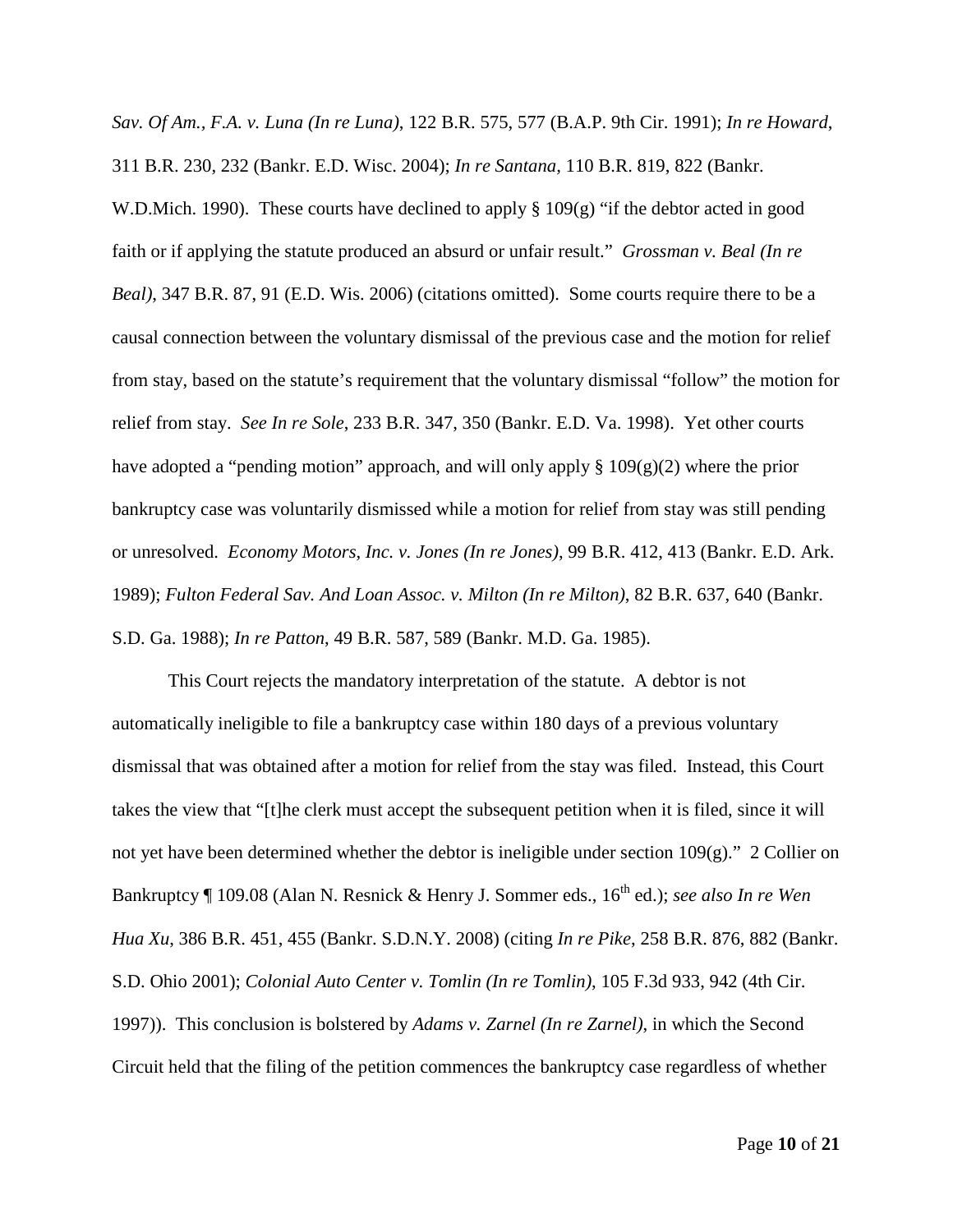the debtor is technically eligible for relief under a particular chapter. *See Adams v. Zarnel (In re Zarnel)*, 619 F.3d 156, 166 (2d Cir. 2010). The debtor's eligibility under § 109 is a determination of whether the debtor is eligible for the relief afforded by the Bankruptcy Code and not whether the Debtor was eligible to file a petition in the first place. *Id.*

Pursuant to 28 U.S.C. § 1334(a), "the district court shall have original and exclusive jurisdiction of all cases under title 11." "Although § 109 is not 'jurisdictional,' the analysis and determination of eligibility for bankruptcy relief is the sole and exclusive responsibility of the bankruptcy court." *In re First Assured Warranty Corp.*, 383 B.R. 502, 518 (Bankr. D. Colo. 2007) (citing *In re Miracle Church of God in Christ*, 119 B.R. 308, 309 (Bankr. M.D. Fla. 1990); *Hedquist v. Fokkena (In re Hedquist)*, 342 B.R. 295, 298–99 (B.A.P. 8th Cir. 2006)). Thus, only this Court has the power to make a determination on Debtors' eligibility under § 109(g) and Clement chose to forego this Court's consideration of the issue.

While the Debtor's chapter 7 case was open and before the discharge was entered, Clement moved to dismiss Debtors' chapter 7 bankruptcy case on the grounds that Debtors were ineligible for bankruptcy under § 109(g). Instead of allowing the Court to rule on the motion, the parties settled the motion by agreeing to lift the stay. This Court never ruled on the Debtors' eligibility under § 109(g). Instead, Debtors' chapter 7 case proceeded, and Debtors received a chapter 7 discharge. Clement cannot now argue that Debtor was not eligible to receive the discharge under chapter 7. That time has passed. Res judicata precludes Clement from relitigating this issue even though the motion to dismiss was never ruled upon by this Court. *See EDP Med. Computer Sys., Inc. v. United States*, 480 F.3d 621, 624–26 (2d Cir. 2007) ("Under the doctrine of res judicata, or claim preclusion, a final judgment on the merits of an action precludes the parties or their privies from relitigating issues that were *or could have been raised*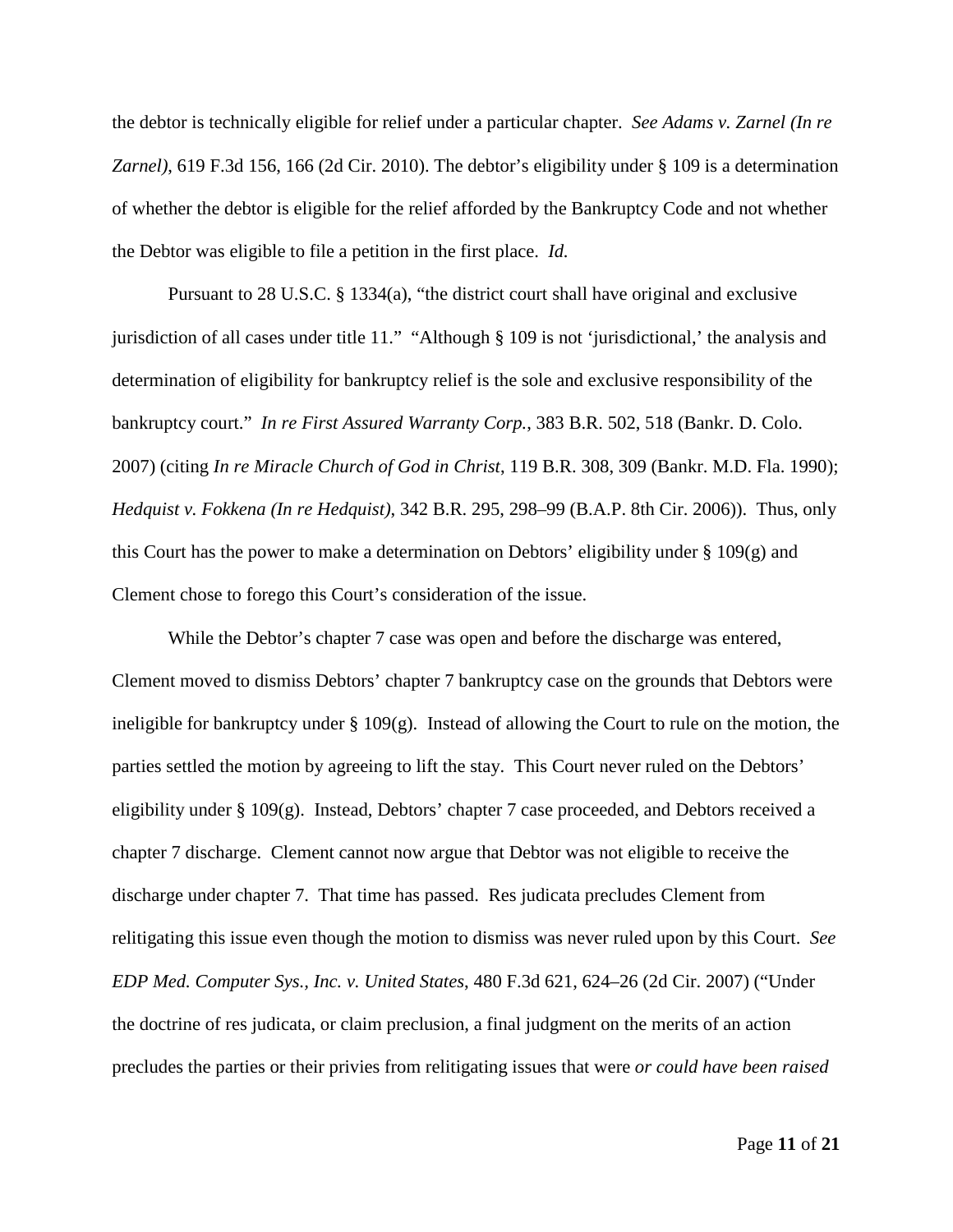in that action.") (emphasis added) (internal quotations and citations omitted) (quoting *Federated Dep't Stores, Inc. v. Moitie*, 452 U.S. 394, 398 (1981)); *see also Siegel v. Fed. Home Loan Mortgage Corp.*, 143 F.3d 525, 528–31 (9th Cir.1998) (holding that a bankruptcy court's allowance of an uncontested proof of claim, even without a separate order, is a final judgment for res judicata purposes). "Moreover, doubts about an order's finality are even less compelling where, as here, the debtor has received its discharge and the bankruptcy proceeding is closed. By then any lingering doubts about finality would surely have been assuaged." *EDP Med.*, 480 F.3d at 625 (internal quotation omitted). Regardless of what the Court could have ruled, Debtors filed a chapter 7 petition and received a chapter 7 discharge. As will be explained, a bankruptcy discharge is specific to the case and chapter in which it was received.

Upon the filing of a bankruptcy petition, the automatic stay goes into effect and the bankruptcy estate is created. *See* 11 U.S.C. §§ 362(a), 541(a). The automatic stay prevents creditors from enforcing any prepetition judgment or taking any action to collect or recover a prepetition claim against the debtor. 11 U.S.C. § 362(a)(2), (6).

The filing of the petition is an assertion of jurisdiction with a view to the determination of the status of the bankrupt and a settlement and distribution of his estate. This jurisdiction is exclusive within the field defined by the law, and is so far *in rem* that the estate is regarded as *in custodia legis* from the filing of the petition.

*Straton v. New*, 283 U.S. 318, 321 (1931) (citing *Acme Harvester Co. v. Beekman Lumber Co.*, 222 U.S. 300 (1911)).

Where the debtor receives a discharge, the automatic stay terminates and the discharge injunction permanently takes its place. *Green v. Welsh*, 956 F.2d 30, 32 (2d Cir. 1992); *In re Fucilo*, 2002 WL 1008935, at \*5 (Bankr. S.D.N.Y. Jan. 24, 2002) (citations omitted). The Bankruptcy Code provides that a discharge "operates as an injunction against the commencement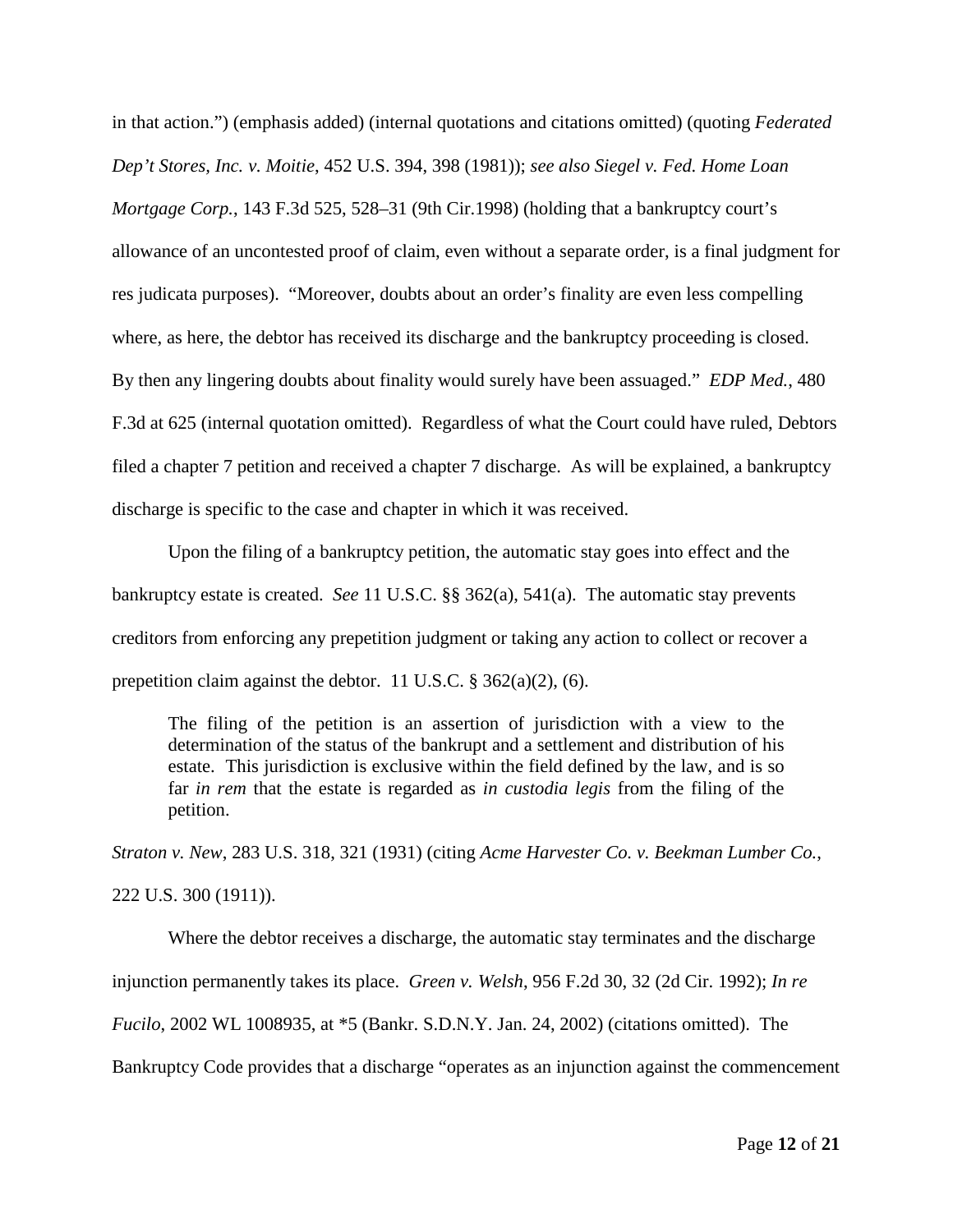or continuation of an action, the employment of process, or an act, to collect, recover or offset any such debt as a personal liability of the debtor, whether or not discharge of such debt is waived . . . ." 11 U.S.C. § 524(a)(2). The discharge injunction furthers one of the basic principles of bankruptcy—to provide the debtor with a fresh start. *McKenzie-Gilyard v. HSBC Bank Nevada (In re McKenzie-Gilyard)*, 388 B.R. 474, 480 (Bankr. E.D.N.Y. 2007) (footnote omitted).

Unless a debt is excepted from discharge under § 523, a discharge in chapter 7 "discharges the debtor from all debts that arose before the date of the order for relief under [chapter 7] . . . . " 11 U.S.C. § 727(b). A discharge "historically had a dual meaning; it referred to both release of debts and release of the debtor from prison. Indeed, the earliest English statutes governing bankruptcy and insolvency authorized discharges of persons, not debts." *Cent. Va. Cmty. Coll. v. Katz*, 546 U.S. 356, 364 (2006). The Bankruptcy Court's jurisdiction is primarily *in rem* jurisdiction; "adjudications of bankruptcy and orders of discharge being, as this court clearly has treated them, in every essential particular decrees in equity determining a *status*." *Local Loan Co. v. Hunt*, 292 U.S. 234, 241 (1934) (citing *Hanover National Bank v. Moyses*, 186 U.S. 181, 192 (1902); *Commercial Bank of Manchester v. Buckner*, 61 U.S. (20 How.) 108, 118, 119 (1858)); *see also Straton v. New*, 283 U.S. 318, 321 (1931) (citations omitted). "The discharge of a debt by a bankruptcy court is similarly an in rem proceeding." *Tenn. Student Assistance Corp. v. Hood*, 541 U.S. 440, 447 (2004). "The discharge order releases a debtor from personal liability with respect to any discharged debt by voiding any past or future judgments on the debt and by operating as an injunction to prohibit creditors from attempting to collect or to recover the debt." *Id.* (citations omitted).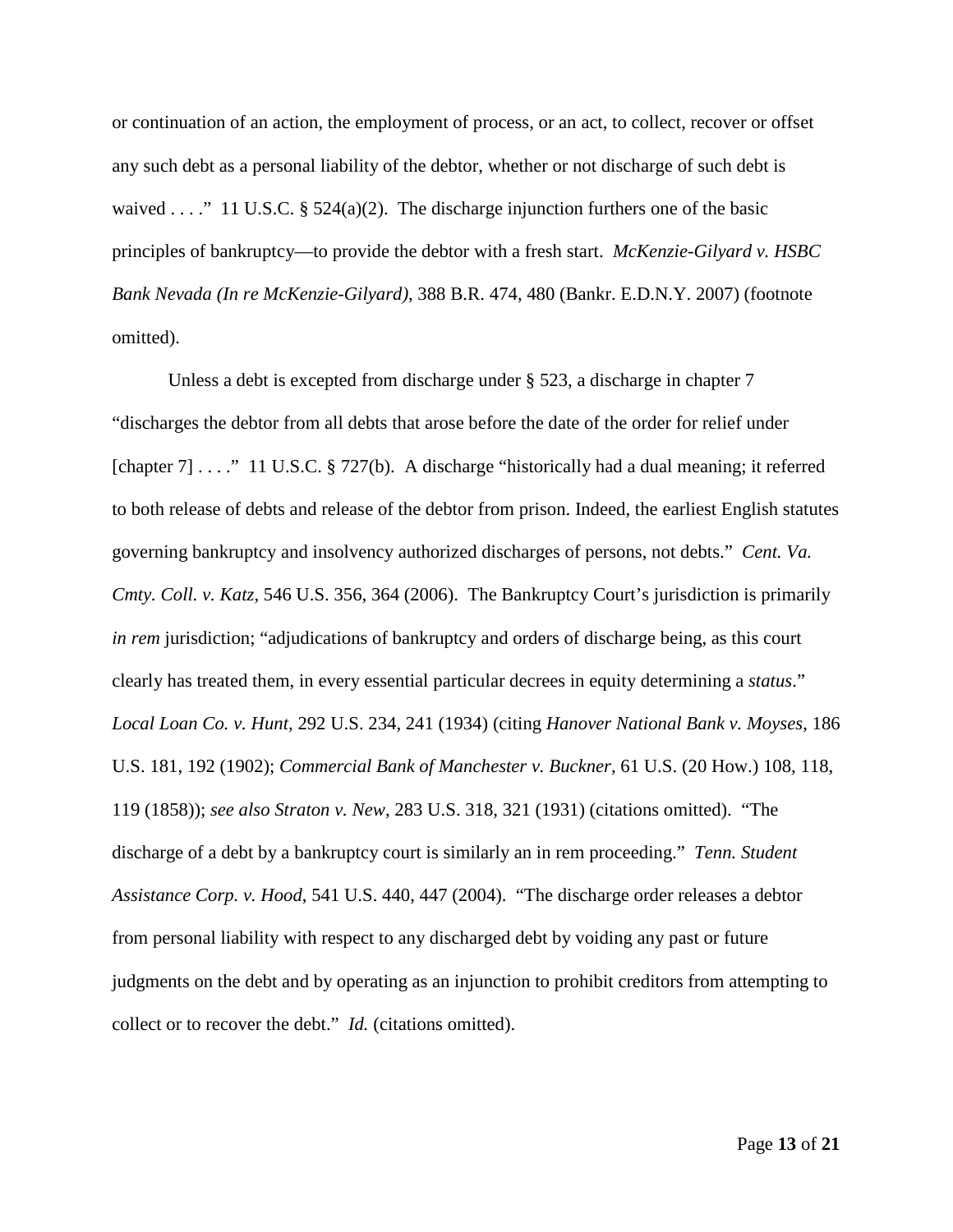The effect of a chapter 7 discharge is to void "any judgment at any time obtained, to the extent that such judgment is a determination of the personal liability of the debtor with respect to any debt discharged under section  $727...$  " 11 U.S.C. §  $524(a)(1)$ . A debt is defined by the Bankruptcy Code to mean "liability on a claim." 11 U.S.C. § 101(12). A claim is defined by the Bankruptcy Code to mean a "right to payment, whether or not such right is reduced to judgment, liquidated, unliquidated, fixed, contingent, matured, unmatured, disputed, undisputed, legal, equitable, secured, or unsecured[.]" 11 U.S.C. § 101(5). Thus, a chapter 7 discharge voids all of the debtor's personal liability for claims that arose prior to the filing of the chapter 7 petition.

Clement's desire to use the earlier chapter 13 petition date as the effective petition date of the Debtors' chapter 7 case is precluded by the statute. Each bankruptcy case is commenced by the filing of a chapter-specific petition. *See* 11 U.S.C. § 301. The commencement of a case constitutes the order for relief, and so the date of the order for relief is the date of the filing of the petition. *See* 11 U.S.C. § 301; *Boeing N. Am., Inc. v. Ybarra (In re Ybarra)*, 424 F.3d 1018, 1022 (9th Cir. 2005) (citations omitted). The order for relief is specific to the particular chapter in bankruptcy under which the case is filed.

This conclusion is confirmed by 11 U.S.C. § 348, dealing with conversion of cases from one bankruptcy chapter to another. Under § 348(a), the "[c]onversion of a case from a case under one chapter of this title to a case under another chapter of this title constitutes an order for relief under the chapter to which the case is converted . . . ." Even though the date of conversion constitutes a new order for relief, this "does not effect a change in the date of the filing of the petition, the commencement of the case, or the order for relief." The date of conversion does not change the date the original petition was filed. *See* 11 U.S.C. § 348(a), (d); *see also In re Babbs*, 265 B.R. 35, 37–38 (Bankr. S.D.N.Y. 2001) (discussing the effect of converting a case to a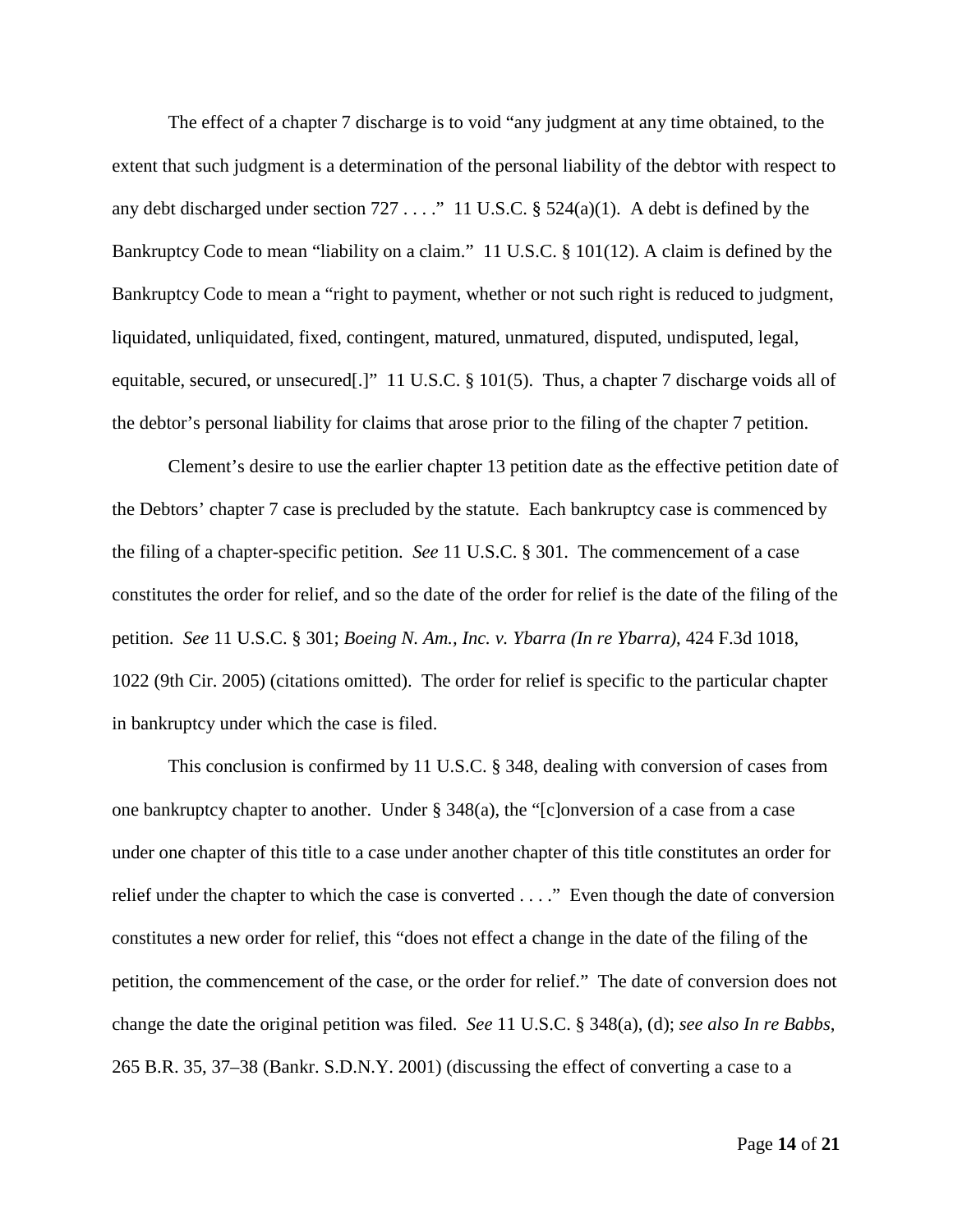chapter 7). Here, Debtors' case was not converted from chapter 13 to chapter 7, which might make determining the date of filing more confusing. Rather, the chapter 13 case was dismissed and a brand new case was commenced.

It is simply not possible to declare the effective petition date of Debtors' chapter 7 case to be the petition date of Debtors' chapter 13. Each case was commenced by two separate petitions, under two separate bankruptcy chapters. Further, Debtors did not receive a discharge in their chapter 13 bankruptcy case. The only discharge Debtors received was in their chapter 7. The petition date for Debtors' chapter 7 case is the date on which Debtors' filed their chapter 7 petition. Debtors are discharged from all debts that arose prior to the filing of the chapter 7 petition, on June 15, 2015.

#### **3. Motion for Violation of the Discharge Injunction And Sanctions**

Debtors argue that Clement's attempts to recover a deficiency judgment in state court on the note and mortgage are a violation of the discharge injunction. In response, Clement seeks to convince this Court that "[t]he State Action uses the term 'deficiency' because New York State Court vernacular uses it to describe reductions in a house's value from any source, including market conditions and intentional damage to the house." Reply to Amended Mot. to Reopen ¶ 4, In other words, Clement would like this Court to believe that a proceeding to recover a deficiency judgment on a mortgage encompasses more than just recovery on a contract claim.

New York Real Property Actions and Proceedings Law ("RPAPL") § 1371 specifically provides for actions to recover deficiency judgments on real property. Under New York law,

if a mortgage holder wishes to obtain a deficiency judgment in connection with a mortgage foreclosure proceeding in New York State, it must make a motion for an order confirming the foreclosure sale and request the entry of a deficiency judgment within ninety days after the delivery of the foreclosure sale deed to the purchaser.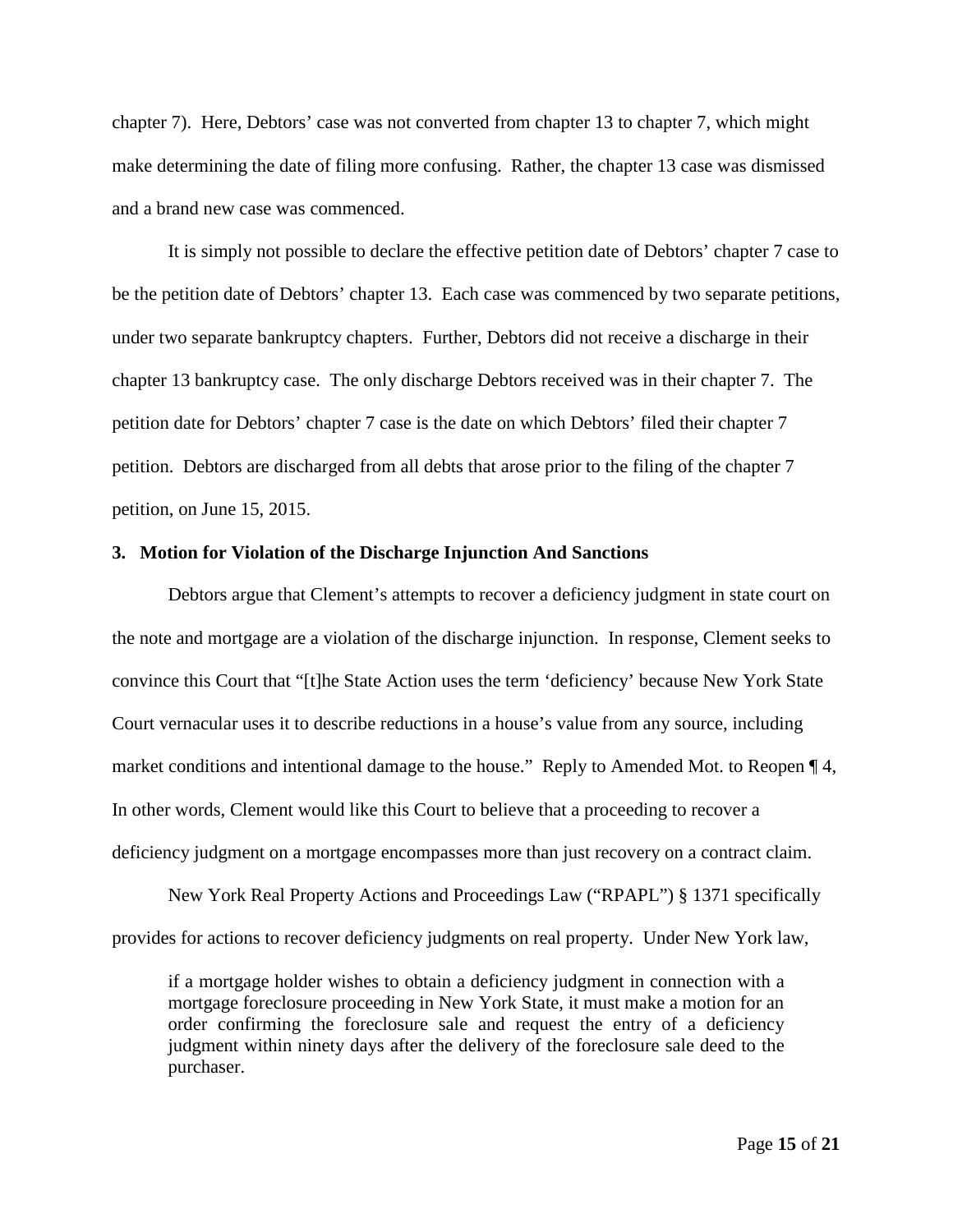*In re Tyler*, 166 B.R. 21, 25 (Bankr. W.D.N.Y. 1994); RPAPL § 1371. The process of obtaining a deficiency judgment in New York was intended to be part of the foreclosure action. *See Sanders v. Palmer*, 499 N.E.2d 1242, 1244 (N.Y. 1986). The deficiency judgment is a calculation of the difference between the fair market value based on the foreclosure sale price and the amount owing on the judgment. *See* RPAPL § 1371. Any deficiency judgment on a prepetition debt is unenforceable against a debtor in bankruptcy, other than as an unsecured claim. *See, e.g. In re Tyler*, 166 B.R. at 25. A motion for a deficiency judgment is not a tort action for damages—it is part of a foreclosure action and is a determination of liability based on a contract and the depressed fair market value of property securing that contract. *See Sanders*, 68 N.E.2d at 1243–45. The effect of a discharge is to void "any judgment at any time obtained, to the extent that such judgment is a determination of the personal liability of the debtor with respect to any debt discharged under section  $727...$  " 11 U.S.C. §  $524(a)(1)$ . A motion for deficiency judgment is precisely what is enjoined by the discharge injunction, **as this Court has repeatedly made clear**.

Here, Clement's motion to enter a deficiency judgment in the state court action is made pursuant to the very same RPAPL § 1371. Mot. for Sanctions, Ex. A at ¶ 8. Further, Clement brazenly and in clear disregard of this Court's repeated decisions to the contrary, misleadingly argues that despite Debtors' chapter 7 discharge,

[o]n January 14, 2016[,] the plaintiff obtained an order from the Hon. Cecilia [sic] G. Morris (Chief US Bankruptcy Judge for the Southern District of New York) indicating that despite the aforesaid discharge, the Plaintiff was not barred from seeking a deficiency judgment against the Defendants for the diminution in the value of the property caused by the actions of the Defendants, and that the Plaintiff was only barred from seeking a deficiency judgment due to normal market value fluctuations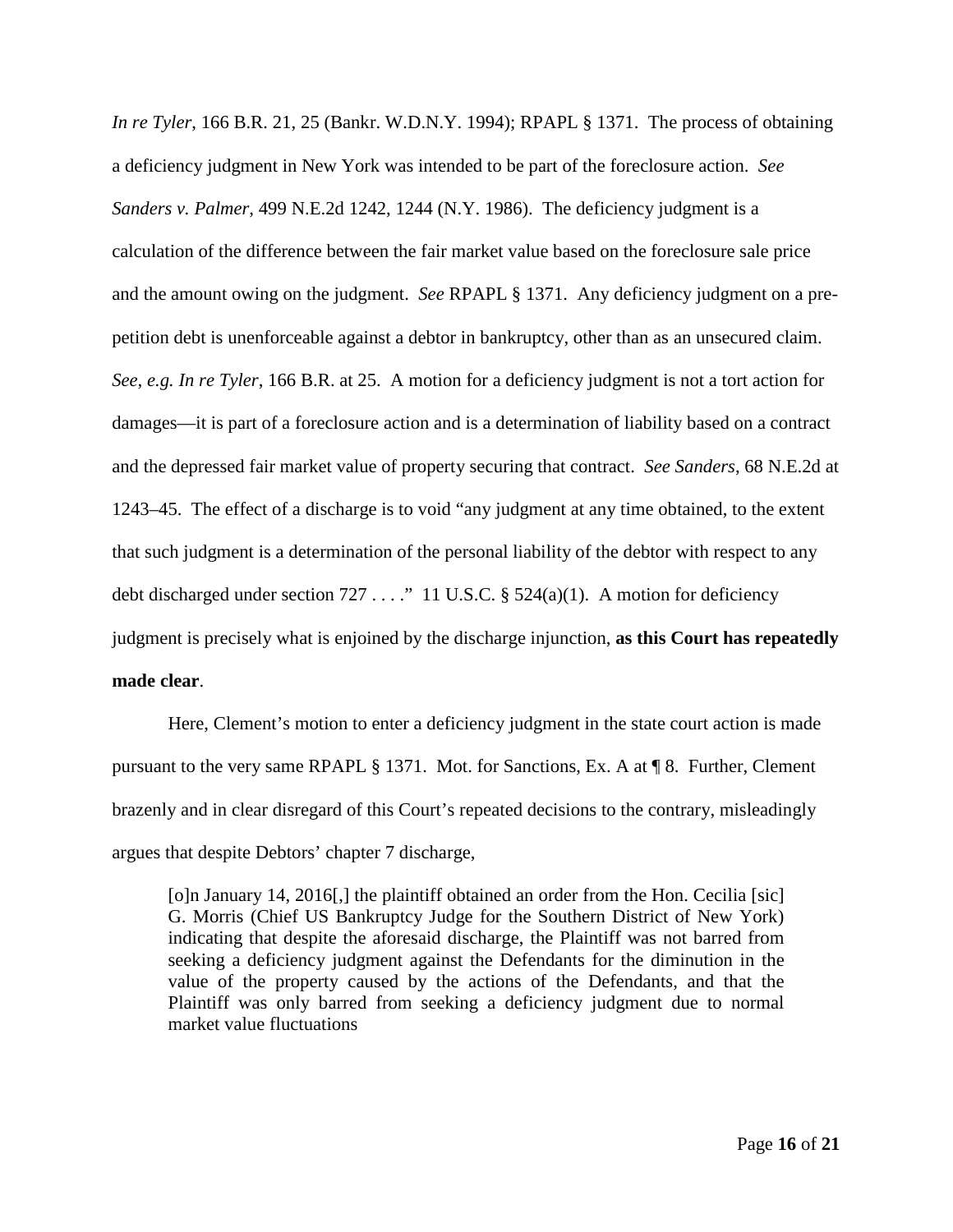*Id.*  $\P$ 9. This Court has said no such thing, nor issued any decision or order to this effect. This Court gave Clement leave to seek recompense in tort for any potential postpetition damages, separate and apart from the deficiency judgment on the mortgage, that may or may not have been inflicted on the Property. Any deficiency on the mortgage is a personal debt that was discharged by Debtors' chapter 7 bankruptcy discharge. Clement seeks a deficiency judgment on the grounds that the fair market value of the Property was less than the amount Clement claimed was owed to him under the note and mortgage due to the alleged actions of the Debtors that caused damage to the Property. The determination of fair market value by the state court is still a deficiency judgment under the RPAPL § 1371 for a personal obligation on a contract. Debtors' personal liability on the note and mortgage were discharged by Debtors' chapter 7 bankruptcy case. Clement's motion for an unenforceable deficiency judgment on the note and mortgage are a clear violation of the discharge injunction.

A violation of the discharge injunction is punishable by civil contempt. *See Maritime Asbestosis Legal Clinic v. LTV Steel Co., Inc. (In re Chateaugay Corp.)*, 920 F.2d 183, 187 (2d Cir. 1990). It has long been established that "courts have inherent power to enforce compliance with their lawful orders through civil contempt." *Spallone v. United States*, 493 U.S. 265, 276 (1990) (quoting *Shillitani v. United States*, 384 U.S. 364, 370 (1966)) (internal quotation marks omitted). The power to enforce is incident to the court's ability to meaningfully decide the case or controversy before it—without the enforcement power, the court's orders would be toothless. *See Sigety v. Abrams*, 632 F.2d 969, 976 (2d Cir. 1980) (quotations omitted); *Int'l Union, United Mine Workers of Am. v. Bagwell*, 512 U.S. 821, 831 (1994) (quoting *United States v. Hudson,* 11 U.S. 32, 34 (1812)) (citations omitted). The Bankruptcy Court also shares this inherent enforcement authority. *See Maritime Asbestosis Legal Clinic*, 920 F.2d at 187; *In re Chief*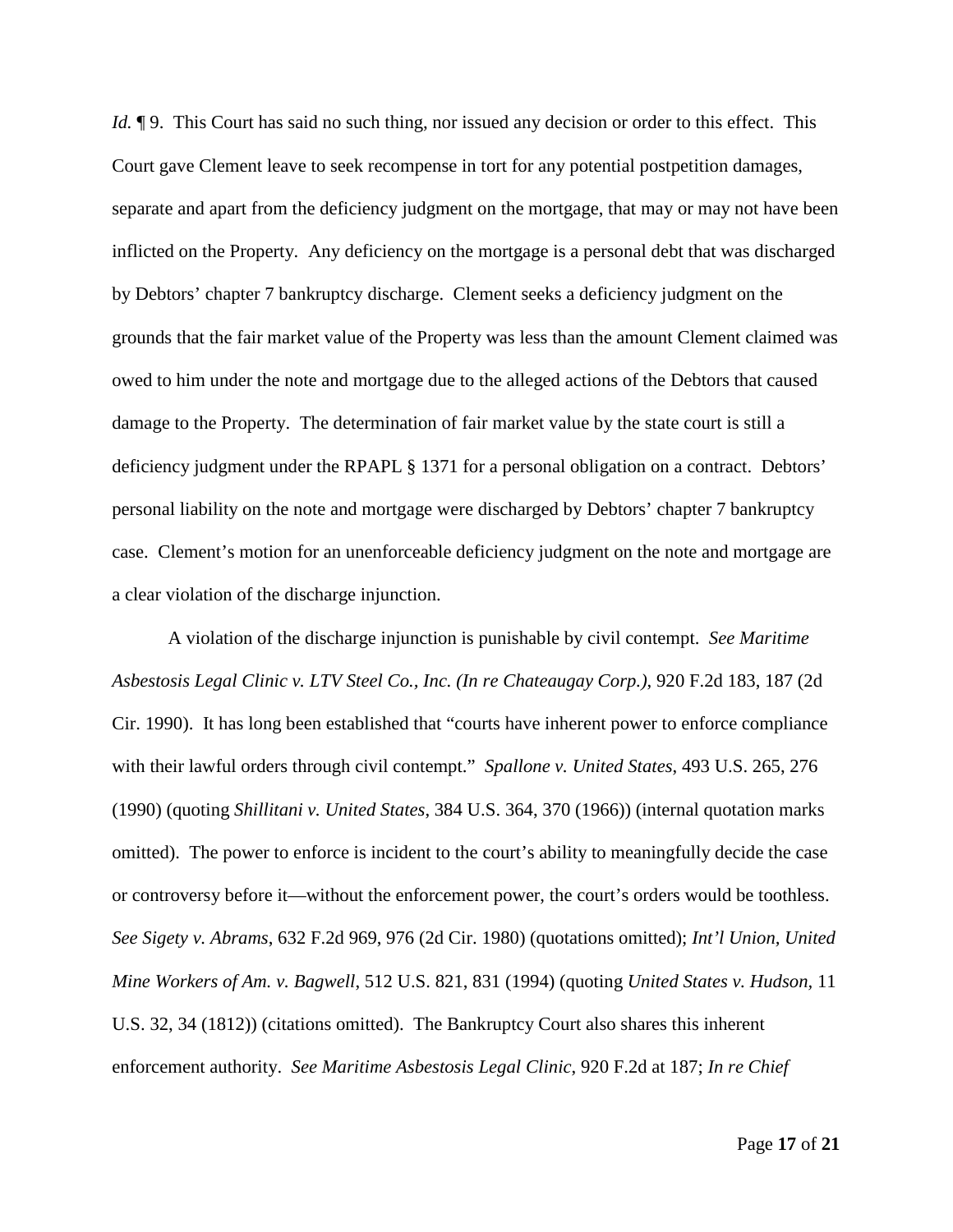*Executive Officers Clubs, Inc.*, 359 B.R. 527, 534 (Bankr. S.D.N.Y. 2007) (citations omitted). Additionally, 11 U.S.C. § 105(a) authorizes the Bankruptcy Court to "issue any order, process, or judgment that is necessary or appropriate to carry out the provisions of this title," and further acknowledges the court's ability to "take[] any action or mak[e] any determination necessary or appropriate to enforce or implement court orders or rules, or to prevent an abuse of process."

To hold a party in contempt, the moving party must show clear and convincing evidence of noncompliance with the court's clear and unambiguous order, and that the lack of compliance is not in spite of the defending party's reasonably diligent efforts to comply. *See Powell v. Ward*, 643 F.2d 924, 931 (2d Cir. 1981). To hold a creditor in contempt for its violation of the discharge injunction, the court must find that the creditor had actual or constructive knowledge of the discharge injunction and that the creditor did not comply with the order. *See In re Nassoko*, 405 B.R. 515, 520 (Bankr. S.D.N.Y. 2009) (citations omitted); *In re Haemmerle*, 529 B.R. 17, 26 (Bankr. E.D.N.Y. 2015) (citations omitted); *Nicholas v. Oren (In re Nicholas)*, 457 B.R. 202, 225 (Bankr. E.D.N.Y. 2011) (citations omitted).

Sanctions for civil contempt may "serve either to coerce the contemnor into future compliance with the court's order or to compensate the complainant for losses resulting from the contemnor's past noncompliance." *New York State Nat. Org. for Women v. Terry*, 886 F.2d 1339, 1352 (2d Cir. 1989) (citing *United States v. United Mine Workers of Am.*, 330 U.S. 258, 303–04 (1947)). Where damages awarded serve a compensatory purpose, compensation should be for the actual damages incurred, and may include "attorneys' fees; litigation costs; travel expenses; other actual losses, such as wages or business income; and possibly emotional distress damages." *In re Haemmerle*, 529 B.R. at 26 (citations omitted); *Nicholas*, 457 B.R. at 224. Some courts have held that to award attorneys' fees, "the plaintiff must establish 'that the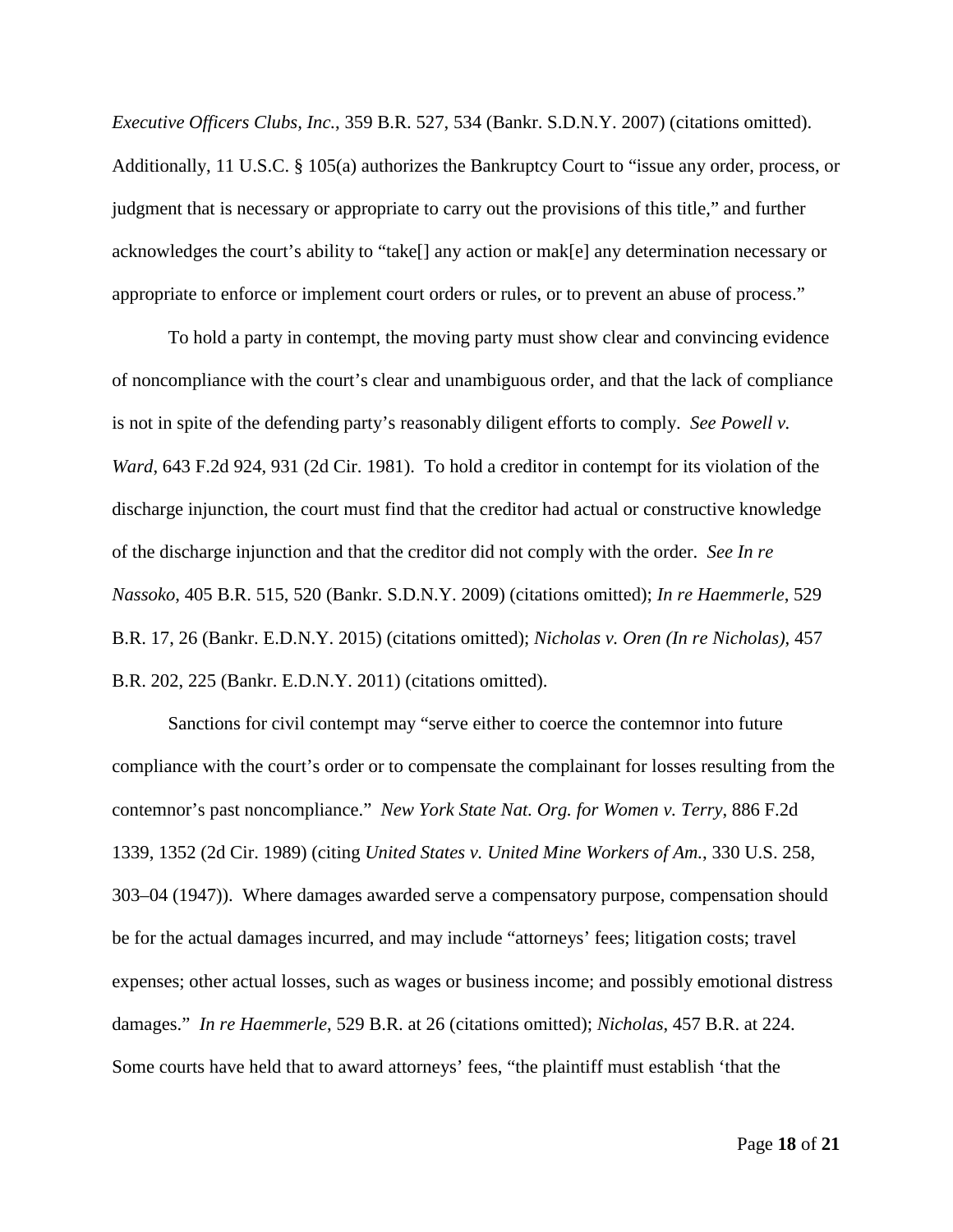defendant acted in bad faith or in a vexatious or oppressive manner.'" *In re Nicholas*, 457 B.R. at 224 (quoting *Torres v. Chase Bank USA, N.A. (In re Torres)*, 367 B.R. 478, 490 (Bankr. S.D.N.Y. 2007)); (citing *In re Watkins,* 240 B.R. 668, 678 (Bankr. E.D.N.Y. 1999)).

Where coercion is intended, the Court has discretion to tailor the sanctions award to produce the desired results. *Perfect Fit Indus., Inc. v. Acme Quilting Co.*, 673 F.2d 53, 57 (2d Cir. 1982) (citations omitted). In determining how best to structure a sanctions award, the Court should take into account "(1) the character and magnitude of the harm threatened by the continued contumacy, (2) the probable effectiveness of the sanction in bringing about compliance, and (3) the contemnor's financial resources and the consequent seriousness of the sanction's burden." *N.Y. State Nat. Org. for Women*, 886 F.2d at 1353 (citing *Dole Fresh Fruit Co. v. United Banana Co.*, 821 F.2d 106, 110 (2d Cir.1987); *Perfect Fit*, 673 F.2d at 57; *United Mine Workers*, 330 U.S. at 304). Ultimately, the question is whether the sanction is reasonable in light of the facts. *Perfect Fit*, 673 F.2d at 57.

Here, Debtors seek both compensatory damages and punitive damages. The Court has found Clement's state court action for a deficiency judgment on the mortgage constitutes a violation of the discharge injunction. This Court also finds Clement in contempt of the discharge injunction. Clement was aware of the existence of the discharge injunction as he filed an adversary proceeding to render the deficiency judgment nondischargeable. Instead of complying with the discharge injunction, Clement has repeatedly sought a way around it, both in this Court and in state court. Debtors are entitled to their compensatory damages.

As for punitives, Clement is, and has been, aware that a state court suit seeking a deficiency judgment is a violation of the discharge injunction. This Court issued no less than four orders regarding the same. On July 7, 2015, this Court issued an order granting Clement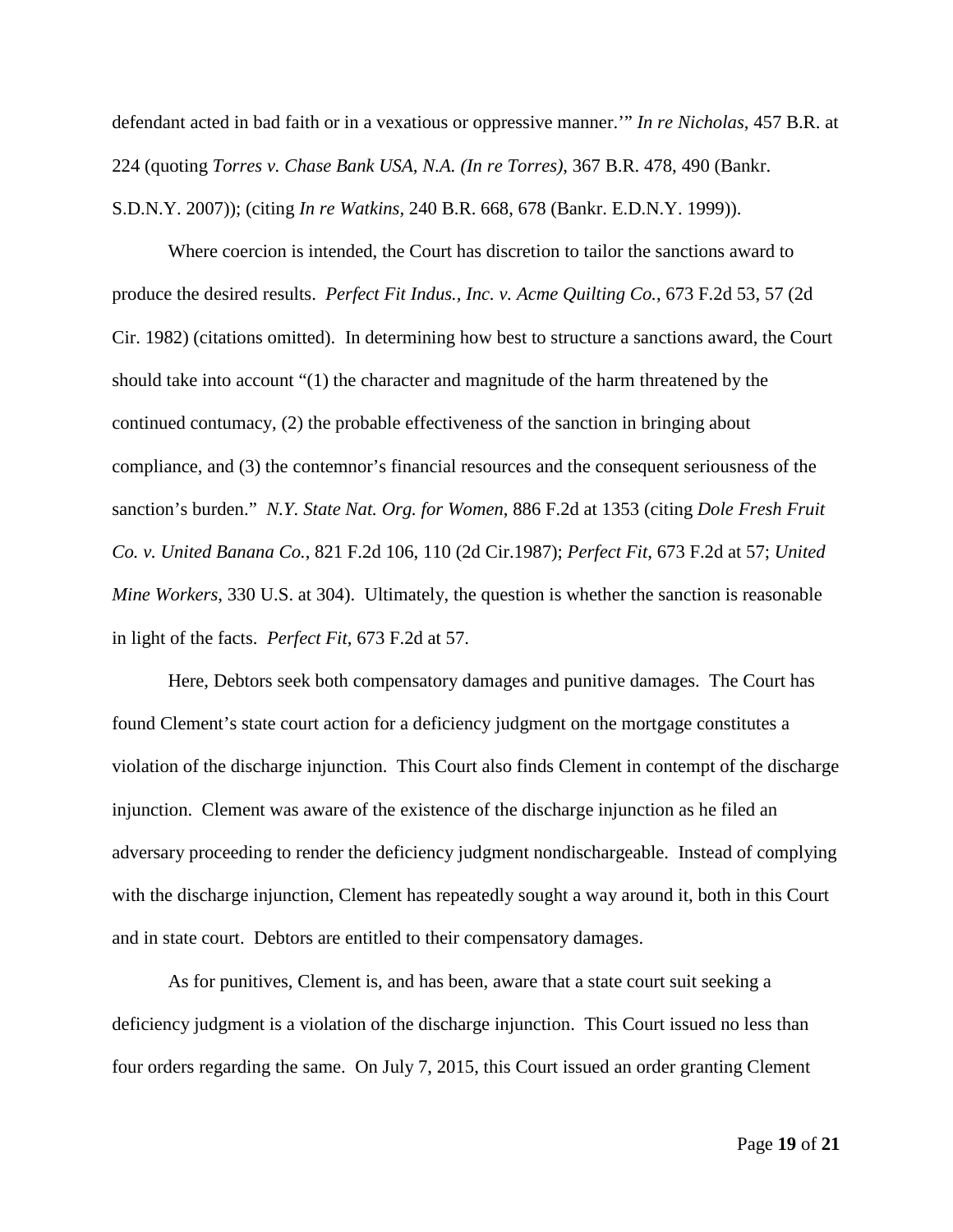relief from the stay with regard to its *lien* interest in the Property only. On September 30, 2015, the Court issued an order discharging the Debtors from all debts. The discharge order speaks for itself: it bars Clement from pursuing any prepetition contract claim for damages against the Debtors. Clement should not have needed any additional explanation for how to proceed in state court and yet, this Court provided more. On November 23, 2015, the Court issued an order in Clement's adversary proceeding, indicating that Debtors' personal liability for any prepetition contract claim on the Property was discharged.<sup>[5](#page-19-0)</sup> On January 14, 2016, the Court issued an order clarifying that Debtors were discharged from any and all obligations under the note and mortgage. This order was duplicative, unnecessary and done solely to help the parties and yet, it appears that this was not enough.

Not only did Clement choose to ignore this Court's four orders, Clement has also sought to mislead the state court as to the meaning of this Court's rulings and orders, going so far as to say that this Court's clarification order gave Clement the permission to pursue a deficiency judgment on the mortgage. Clement knows and has known that a deficiency judgment is a dischargeable debt and the only way to enforce such a debt is by way of an adversary proceeding in bankruptcy to contest dischargeability. This Court dismissed that adversary proceeding there was no determination that a deficiency judgment on the mortgage would not be dischargeable. This Court did not give Clement permission to pursue the deficiency judgment in state court. This Court will enforce its orders with means available to it, including coercive sanctions. Debtors are entitled to punitive damages as Clement has consistently refused to abide by this Court's decisions and orders and grossly mischaracterized this Court's rulings to the state court.

<span id="page-19-0"></span><sup>&</sup>lt;sup>5</sup> In that same order, Clement was provided 14 days to amend his complaint seeking a declaration that any postpetition debts are nondischargeable or to otherwise address the Court's ruling. Clement chose not to file an amended complaint.